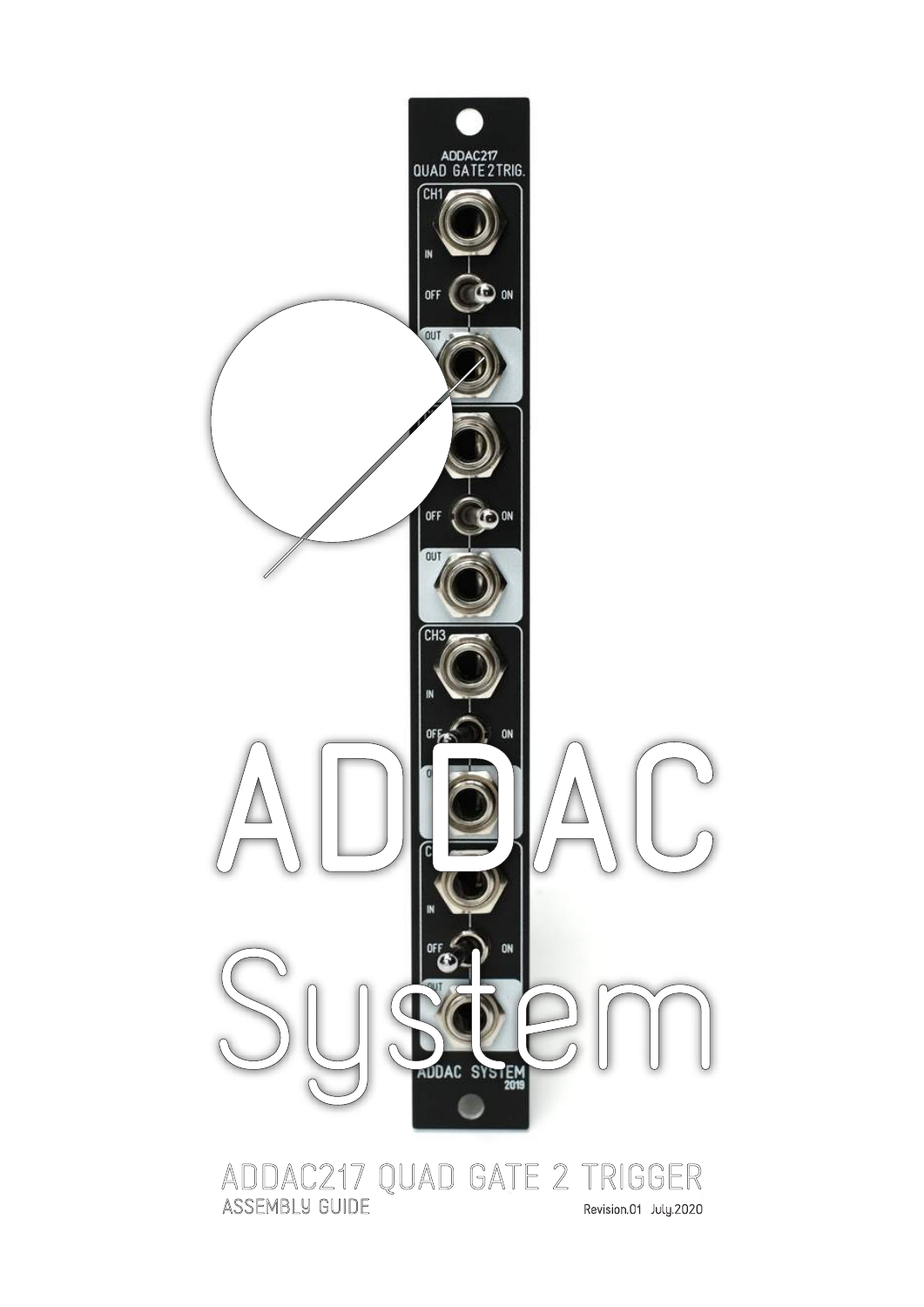# **ADDAC** System

# ADDAC217 Assembly Guide

July.2020



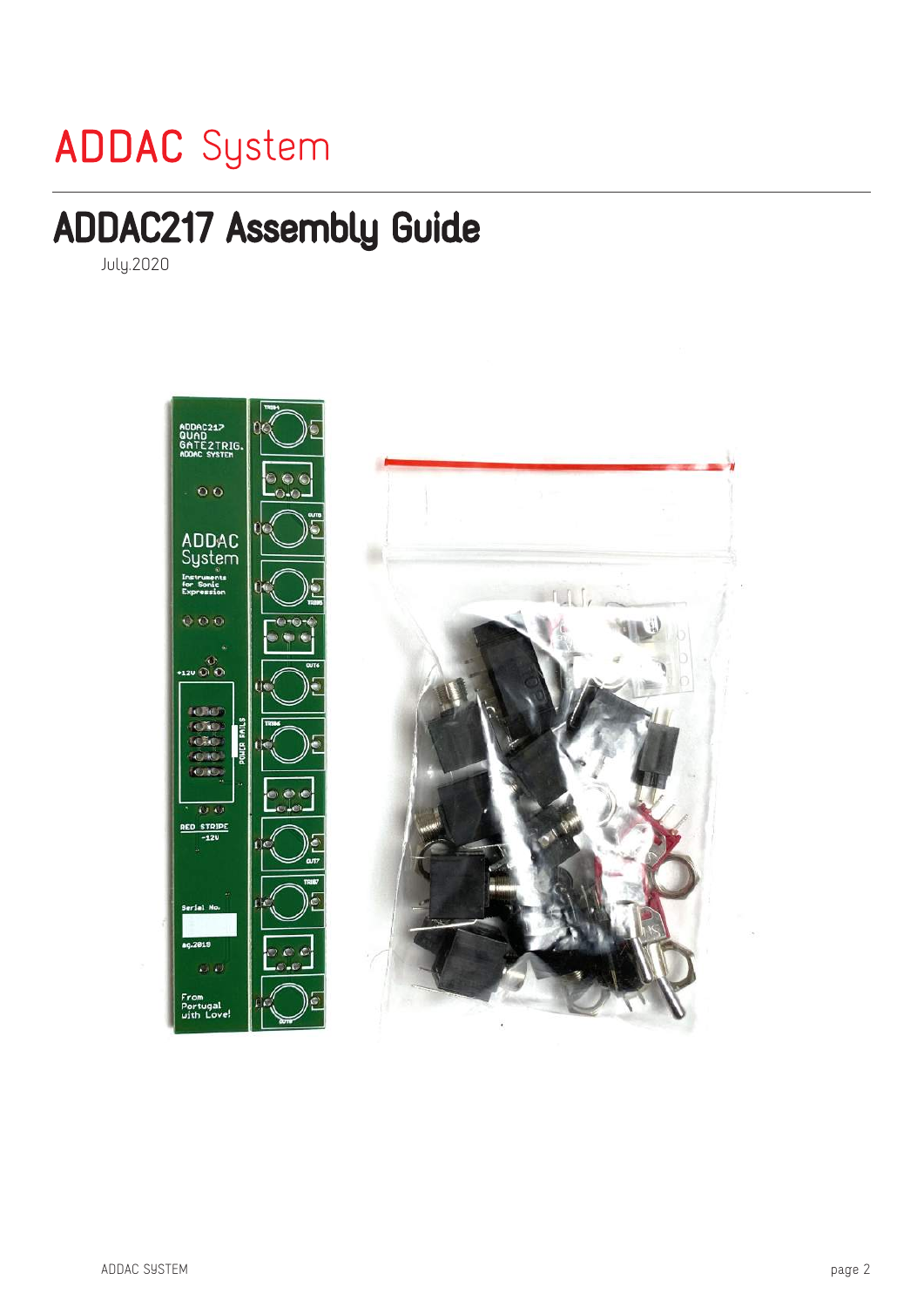#### STEP 1:

Start by locating the 2 capacitors, notice the orientation printed on the pcb.

Tip: soldering these caps is easy, just place a dab of solder on the pad on your right (left pad if you're left handed) and then, with the help of a tweezer, put the capacitor in place and reflow the previously tinned pad to melt the solder while pushing the capacitor down. Then solder the other pad.

Follow up by locating and soldering the 78L05 Voltage Regulator, notice the orientation printed on the pcb. After soldering trim the excess legs.









l,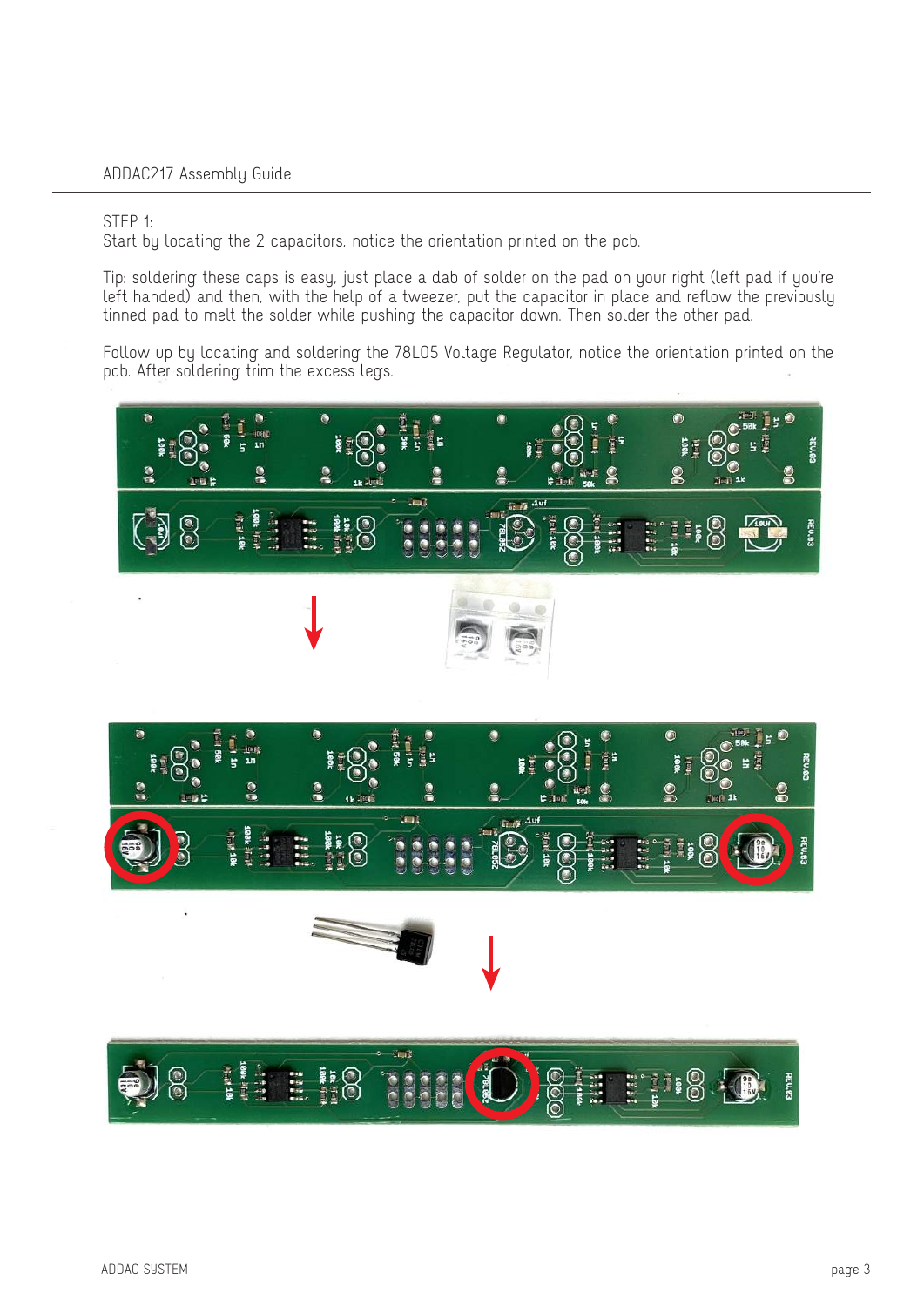#### STEP 2:

Next carefully break the 2 pcbs apart and proceed to locate the male and female pinheaders and solder them like shown below.



#### STEP 3:

Next locate and solder the IDC Connector, notice the orientation printed on the pcb..

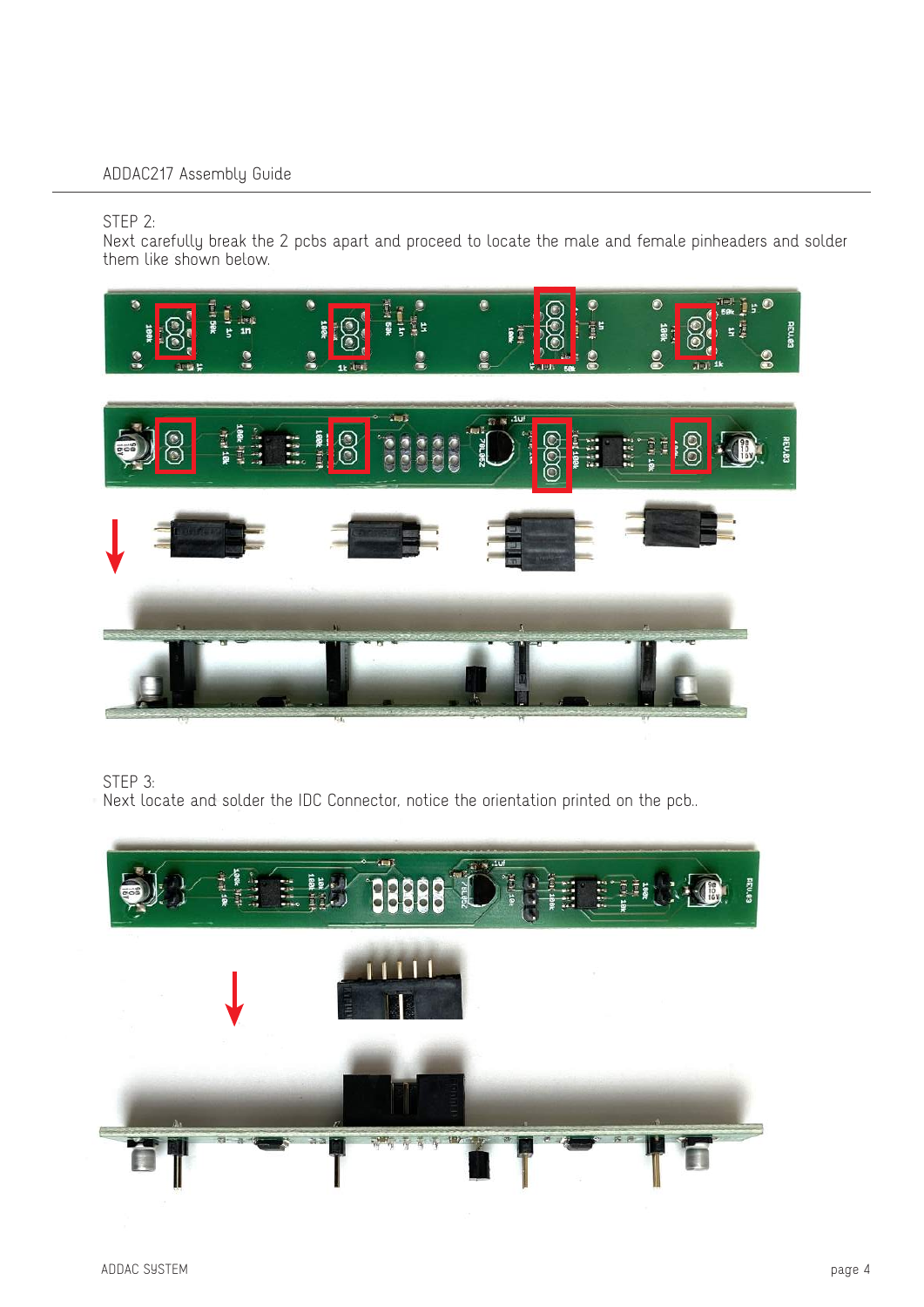#### STEP 4:

Next place all parts of the pcb and follow up by placing the frontpanel and tighten the nuts. After everything is in place proceed by soldering all pads.

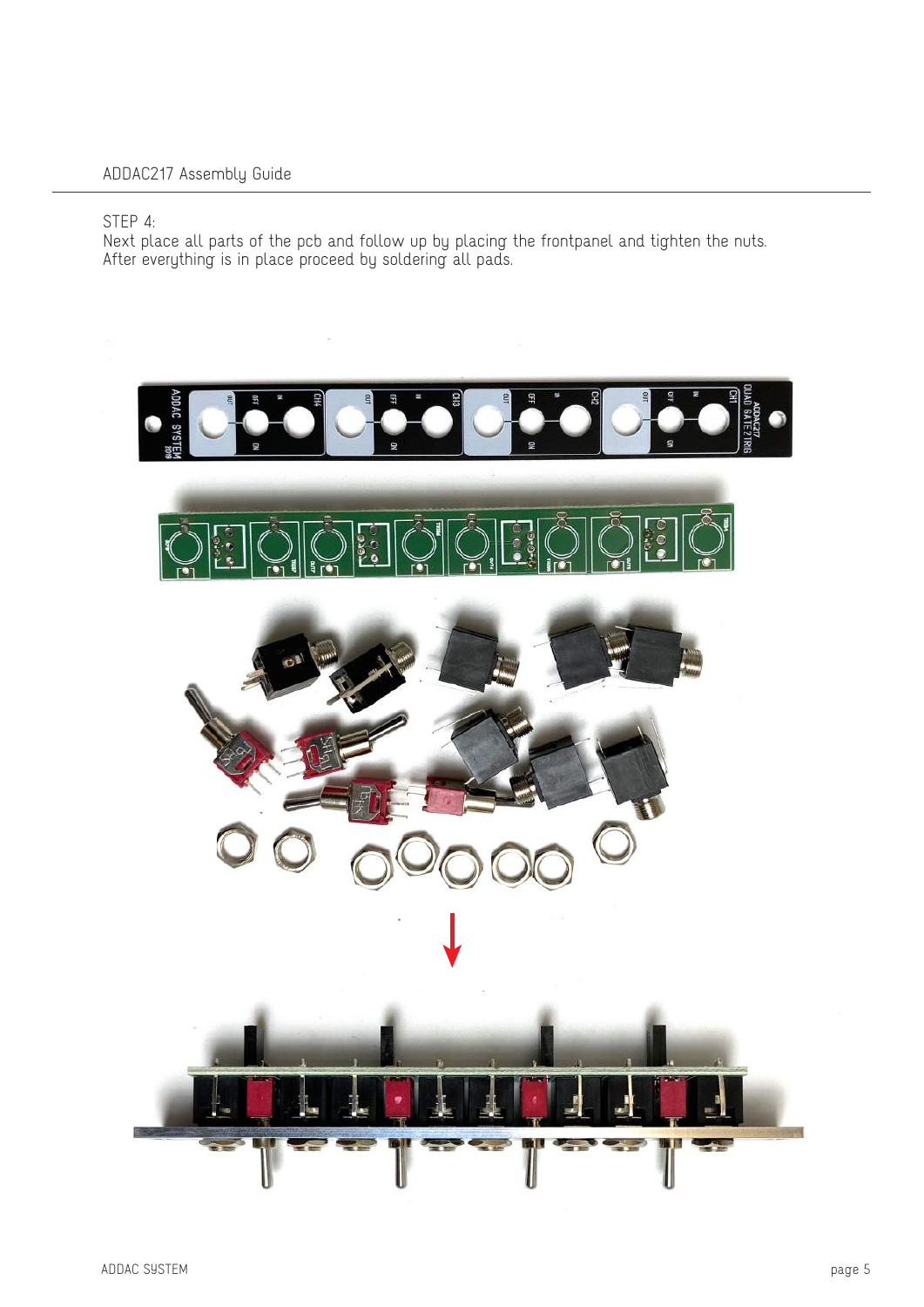### STEP 5: Finish by attaching both boards together.

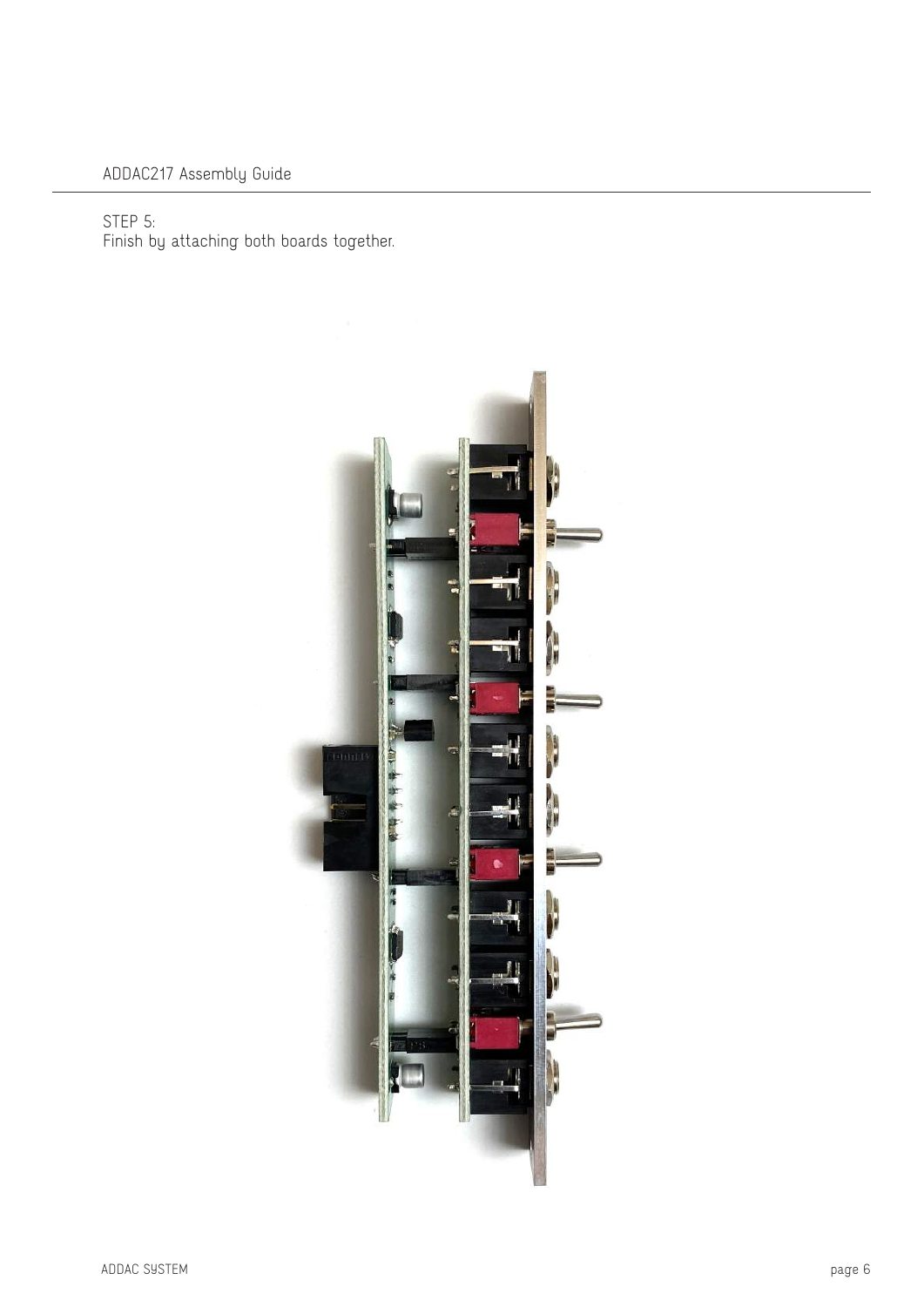Congratulations you're done!

Happy Patching!